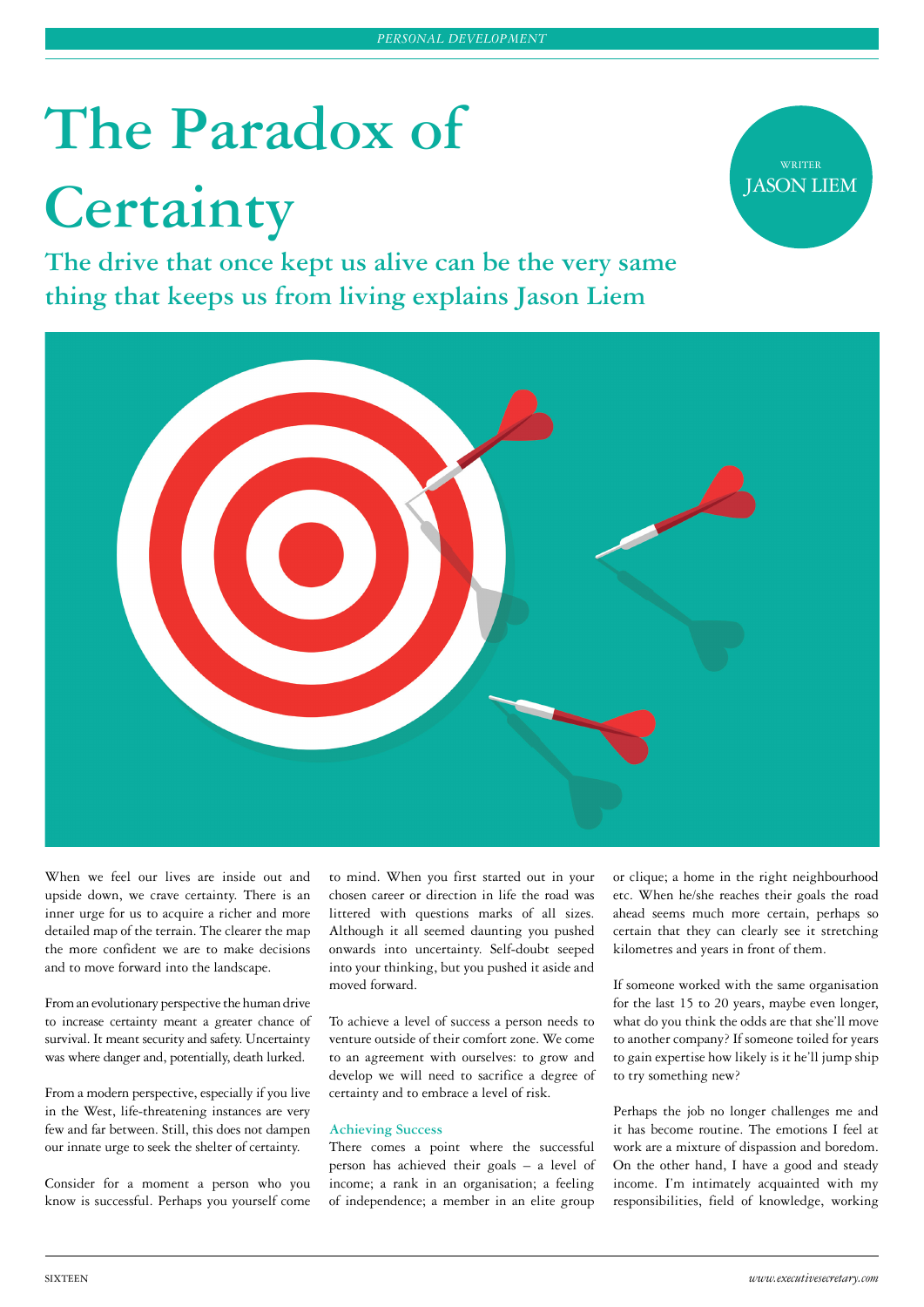network and skill sets. Would I want to give up all that certainty?

Unless I'm cognisant to set new goals, I will grow very comfortable in the certainty I've achieved. My hunger for growing and learning will dissipate, and I'll grow complacent. I'll opt for certainty over uncertainty. I'll settle.

We stay locked behind the confines of certainty that we've built for ourselves to stave off uncertainty. We build the walls tall and strong and fear anything outside of their perimeter.

This is the modern paradox of certainty. The drive that once kept us alive can be the very same thing that keeps us from living.

#### **Growth is Uncertainty**

*You will either step forward into growth or you will step back into safety.*

*~ Abraham Maslow*

Certainty can feel like waking up under warm sheets on a cold winter morning. At first, it feels so cozy under the blankets. The feeling of placing your feet on a cold floor holds no appeal.

Some time passes and you notice a growing sense of restlessness seep into your muscles. One part of you compels you to jump out of the bed and face the day. Another part persuades you to relax and stay horizontal. I think many of us can relate to this internal debate.

Uncertainty is the domain of new experiences. It is the home of opportunity. It is where we grow, develop and learn. Uncertainty is about the future. It is about moving further down the unexplored road with discovery and curiosity as travelling companions.

Certainty is where we do what we have always done. There is no learning. We are stuck travelling back and forth along well-worn and familiar routes. Instead of discovering new roads we choose to stick to the old neighbourhood. Routine and complacency are along for the ride. The conversations hover around the good old days. It doesn't take much for these discussions to grow tiresome and stale.

If we stay in certainty too long, we become bored. We feel the restlessness to get up and go. If it's something as simple as sitting on a park bench for too long, it's easy to move on.

It's not so simple when it is things like a relationship, a job, our health.



Irrespective of how simple or complex the thing is there is still the urge that nudges us to do something about it. And the longer we wait the stronger it gets.

Every morning the urge diligently knocks on our door and encourages us to come out and play. "Come on out! Let's explore, learn and grow!" the urge compels. We've grown accustomed to ignoring the knocks and pretending we aren't at home. We tell ourselves the urge will be back tomorrow morning and maybe then I'll answer the door.

One morning we don't hear the knock anymore and realise too many years have gone by. It's too late. We are left sitting behind the safety of our locked door with only regrets and what ifs sounding in our ear.

# **Timing is Not Everything**

Have you ever found yourself putting things off to another day? You conveniently tell yourself that tomorrow you'll be in a better mood or your energy levels will be higher, or you'll have more time. You're trawling your mind for any excuse that will justify your inaction.

If you are waiting for the right moment to present itself then I think you are going to be waiting a long time. From my experience, the odds of the right moment showing up are astronomical. Sometimes we need to choose to create the moment in which to act.

Our thoughts and actions may not align. We may feel an internal value clash between staying put and moving forward. This means we need to be bold and make a choice. No more hedging our bets. We are going to have to make tradeoffs and it's going to feel uncomfortable. We can wish all we want that circumstances were different. It may be far from ideal, but it is the reality we are facing.

Any one of us can create the drama in our head that the situation is not fair. And yes, maybe it is unfair, but the situation is what it is. The question is, what are you willing to do about it?

# **Wanting Versus Willing**

There is a difference between wanting and willing.

You may want a new career, but are you willing to go back to school to get the needed qualifications? You may want a higher salary, but are you willing to step up and ask for it? You may want to run your own business, but are you willing to accept the risk and strive for it? You may want a promotion at work, but are you willing to be bold and ask for it?

What I am about to propose is quite controversial, but if you really think about it there is a stickiness to its truth.

The reason people feel stuck where they are is because they've not made the choice to change their circumstances. People who have been stuck for a long period and still talk about wanting to change, at some level like where they are. Deep down they really don't want to change. They are only paying tribute to the idea.

If someone truly desired change in their life, don't you think they would have done something about it? I can confidently answer yes to this.

I've worked with people for over two decades across cultures, genders and social hierarchies. Those who really desire change act on those desires. Those actions may be small and incremental, but they are steps forward nonetheless. They accept there is a degree of risk and move into uncertainty, even with trepidation and doubt in tow.